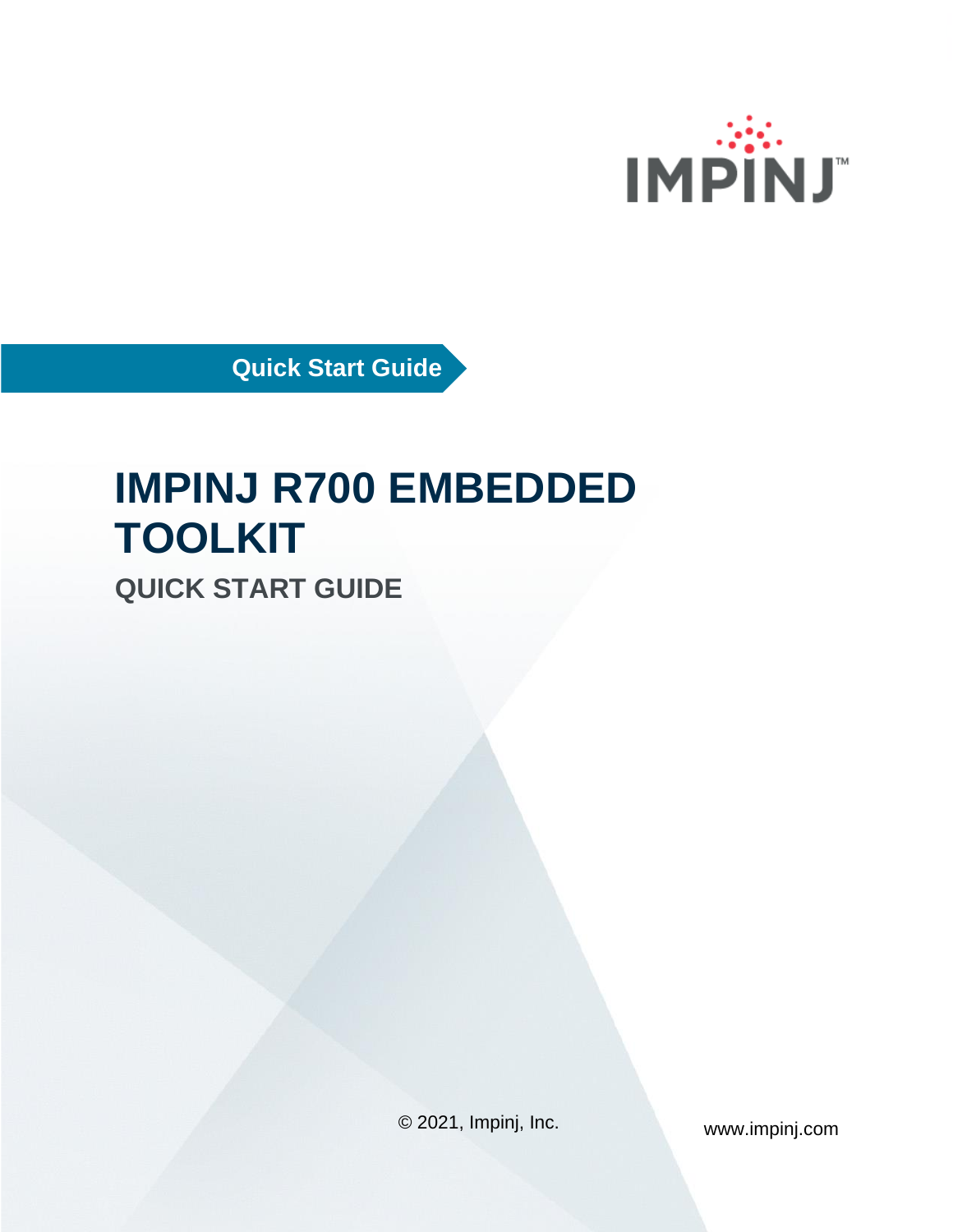

# **TABLE OF CONTENTS**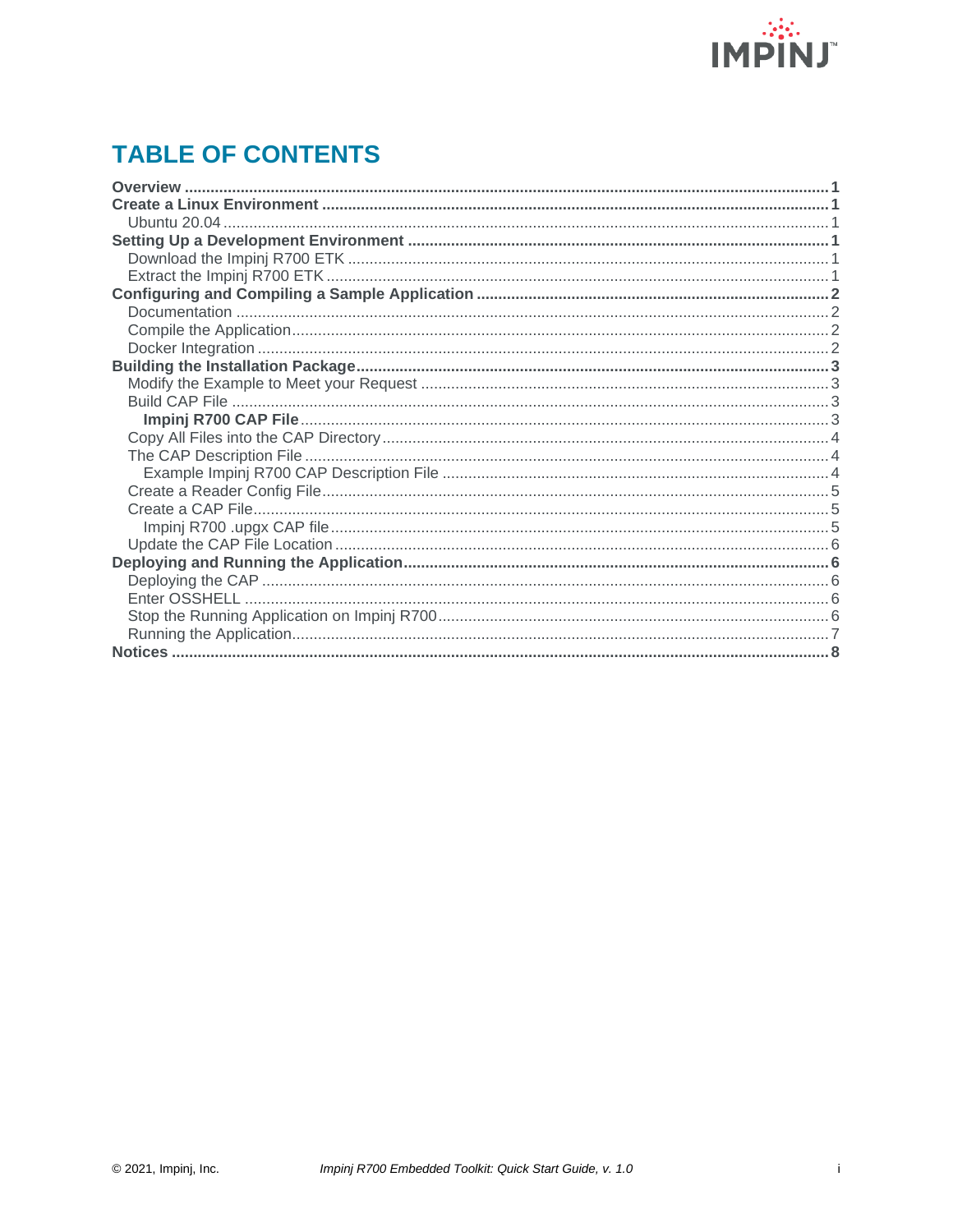

## <span id="page-2-0"></span>**OVERVIEW**

The Impinj R700 embedded toolKit (Impinj R700 ETK) provide the tools required to develop applications for an Impinj R700 RAIN RFID reader. The Impinj R700 ETK contain cross-compilation toolchains, thirdparty and Impinj libraries, and header files. Wherever possible both dynamic and static libraries are provided. It also contains tools for the host (development) machine that facilitate the software development process (e.g. gdb) and for packaging an application to be installed on a reader.

This guide explains how to use the Impinj R700 ETK version that accompanies the Impinj R700 firmware version 7.5.x.x.

# <span id="page-2-1"></span>**CREATE A LINUX ENVIRONMENT**

Use of the Impinj R700 ETK requires a GNU/Linux Operating System. This guide uses Ubuntu 20.04.

#### <span id="page-2-2"></span>**Ubuntu 20.04**

Using your preferred method (Desktop, Virtual Machine, Vagrant, etc.) create a Linux environment. This guide assumes the following commands have been run successfully against that Ubuntu 20.04 Linux system, at a minimum:

[user@machine]\$ dpkg --add-architecture i386

[user@machine]\$ sudo apt-get update --fix-missing

[user@machine]\$ sudo apt-get install -y apt-utils

[user@machine]\$ sudo DEBIAN\_FRONTEND=noninteractive apt-get install -y build-essential

[user@machine]\$ sudo DEBIAN\_FRONTEND=noninteractive apt-get install -y cmake

[user@machine]\$ sudo DEBIAN\_FRONTEND=noninteractive apt-get install -y libc6-i386

[user@machine]\$ sudo DEBIAN\_FRONTEND=noninteractive apt-get install -y libssl-dev

[user@machine]\$ sudo DEBIAN\_FRONTEND=noninteractive apt-get install -y zlib1g:i386

**Note:** In the above commands, vim is installed to perform file editing. Feel free to install any editor of your choosing.

## <span id="page-2-3"></span>**SETTING UP A DEVELOPMENT ENVIRONMENT**

#### <span id="page-2-4"></span>**Download the Impinj R700 ETK**

From the [Impinj Support Portal,](https://support.impinj.com/hc/en-us/articles/360011676720-Impinj-R700-Reader-Documents-Downloads) download the Impinj R700 7.5.0 Octane Embedded Development Tools.tar.gz file.

#### <span id="page-2-5"></span>**Extract the Impinj R700 ETK**

Navigate to the folder where the tarballs are located. Use the following commands to extract the Impinj R700 ETK

[user@machine]\$ tar xzfv 7.5.0\_Octane\_Embedded\_Development\_Tools.tar.gz

[user@machine]\$ cd 7.5.0\_Octane\_Embedded\_Development\_Tools

Now your environment is ready to compile code to run on the Impinj R700.

**Note:** The commands in this guide assume they begin in the 7.5.0 Octane Embedded Development Tools folder.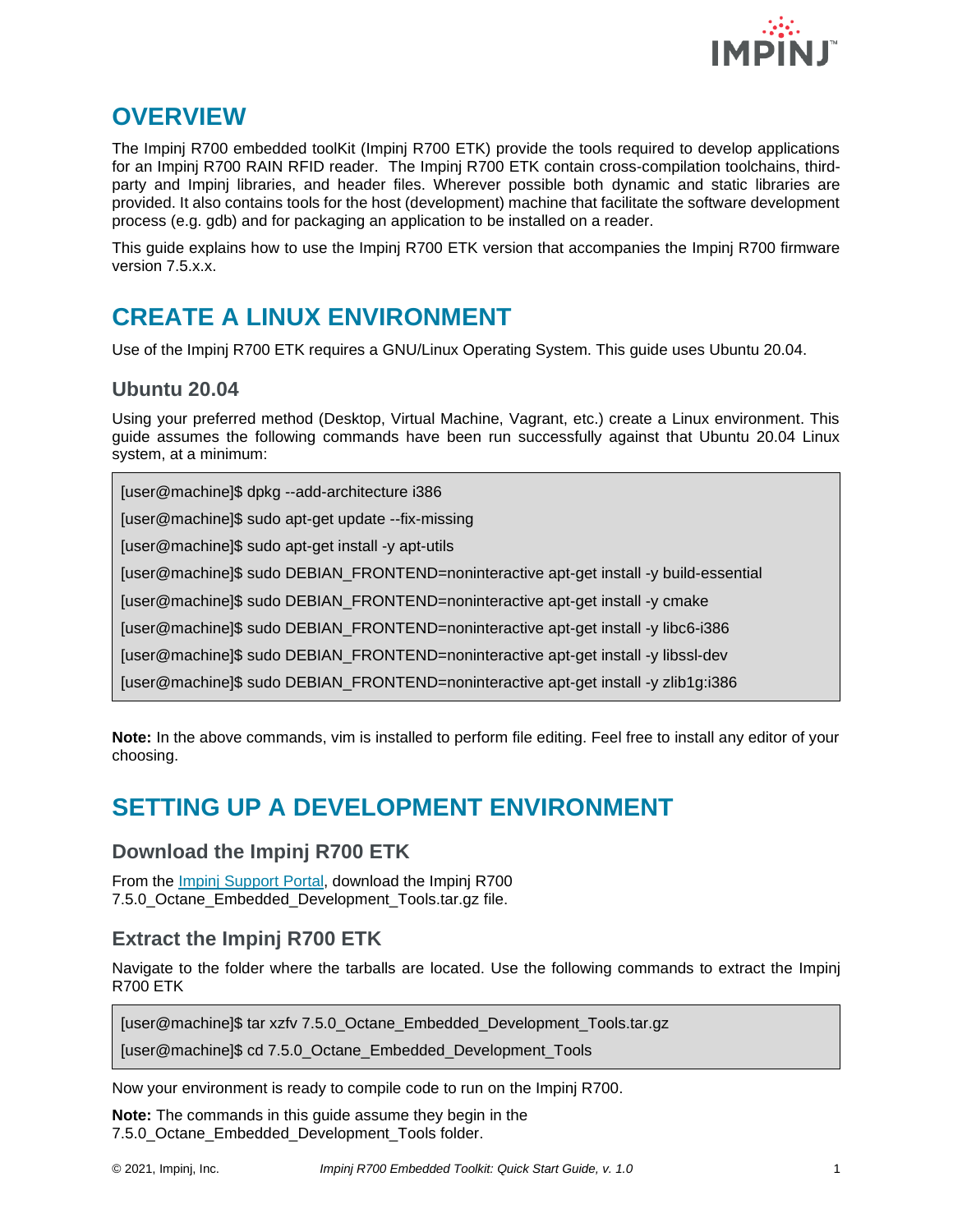

# <span id="page-3-0"></span>**CONFIGURING AND COMPILING A SAMPLE APPLICATION**

#### <span id="page-3-1"></span>**Documentation**

Building the example applications that come with the Impinj R700 ETK can be done by either reading the rest of this manual or reading the examples/README.md file

[user@machine]\$ cat examples/README.md

#### <span id="page-3-2"></span>**Compile the Application**

Execute the build.sh script in the folder of the c or  $c++$  (aka cxx) language you want to use.

[user@machine]\$ rm -f examples/output examples/ltk-c/output examples/ltk-cxx/output

[user@machine]\$ cd examples/ltk-c/ && ./build.sh

[user@machine]\$ cd examples/ltk-cxx/ && ./build.sh

#### <span id="page-3-3"></span>**Docker Integration**

Impinj R700 ETK version 7.5 introduces support for the development environment to be run via a Docker container instead of natively on the host machine. You are required to have Docker installed on your system to be able to use this approach. Should you decide to use it, please refer to the instructions in the examples/README.md file or just issue the following commands if you have Docker installed:

[user@machine]\$ rm -f examples/output examples/ltk-c/output examples/ltk-cxx/output

[user@machine]\$ cd examples && ./dockerized.sh /bin/bash

[user@docker\_machine]\$ cd /etk/examples/ltk-c/ && ./build.sh

[user@docker\_machine]\$ cd /etk/examples/ltk-cxx/ && ./build.sh

[user@docker\_machine]\$ cd ../..

**Note:** The examples/output folder is being removed prior to building the Docker container to prevent prior compilation errors from appearing.

**Note:** The commands in this guide assume they begin in the /etk folder if Docker is being used.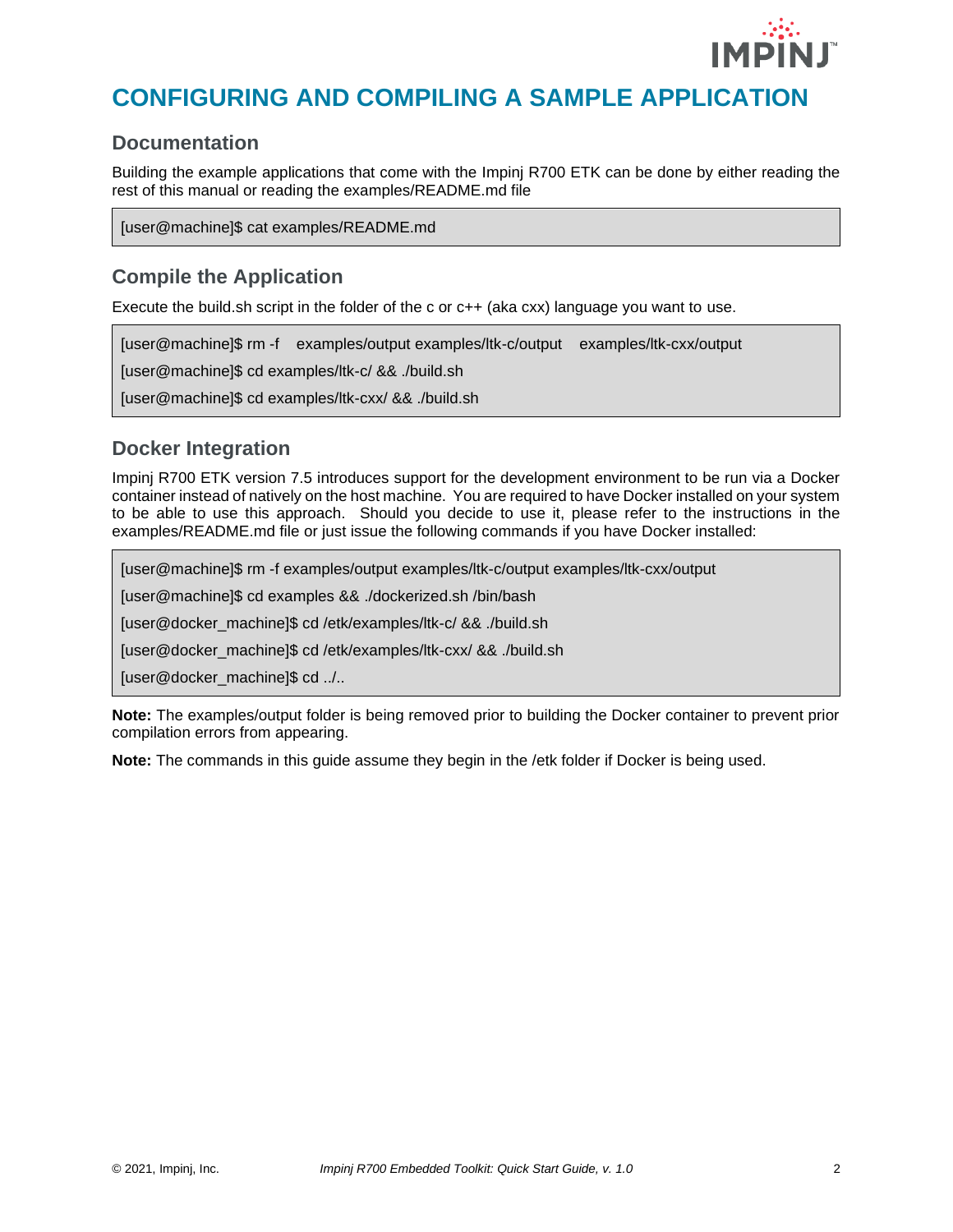

## <span id="page-4-0"></span>**BUILDING THE INSTALLATION PACKAGE**

Besides using FTP to transfer the files directly to a reader, one of the best ways to copy the cross-compiled application onto Impinj readers is through a package (aka CAP) file. The R700 reader has a ".upgx" package file.

#### <span id="page-4-1"></span>**Modify the Example to Meet your Request**

Running the sample application may require you to update the NUM\_ANTENNAS value in the main.cpp file. Please edit the main.cpp file and update the NUM\_ANTENNAS variable to the number that the reader you plan to run on supports.

[user@machine]\$ vi examples/cap/main.cpp

#### <span id="page-4-2"></span>**Build CAP File**

Impinj R700 ETK now has a folder for creating a sample application and putting it into a cap folder for placement into a cap.upgx file. Here is how to create that cap file:

```
[user@machine]$ make -C examples/cap
[user@machine]$ ls -l examples/cap/cap/
total 21652
-rwxr-xr-x 1 root root 22162308 Mar 10 16:15 example
-rwxr-xr-x 1 root root 63 Mar 10 16:15 start
drwxr-xr-x 2 root root 4096 Mar 10 16:15 sys
```
In an upcoming section, there will be instructions for how to build the cap file using one of the example programs.

**Note:** Impinj R700 ETK version 7.5 introduces a start file in the cap folder to automatically start the example program after reboot and continually loop that example if it were to crash or exit:

```
[user@machine]$ cat examples/cap/cap/start
#!/bin/bash
while true; do
     /cust/example
     sleep 1
done
```
Please remove this file prior to creating the cap file if you plan to manually start the application instead.

**Note:** There are instructions below to manually stop the processes on the reader if you leave the start file in-place.

#### <span id="page-4-3"></span>**Impinj R700 CAP File**

The Impinj R700 cap file ends in ".upgx"

```
[user@machine]$ ls -l examples/cap/cap.upgx
-rw-r--r-- 1 root root 8280276 Mar 10 16:15 examples/cap/cap.upgx
```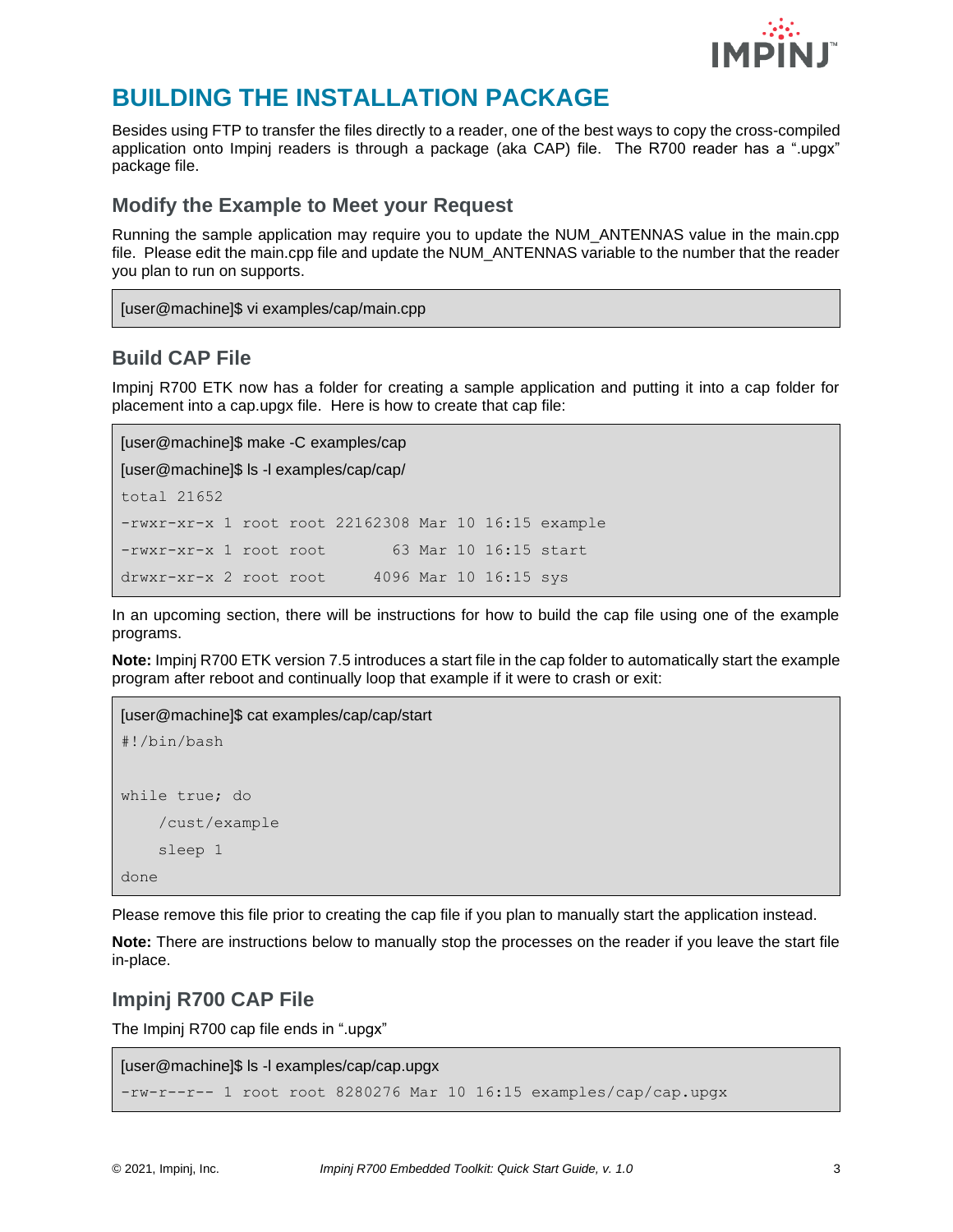

## <span id="page-5-0"></span>**Copy All Files into the CAP Directory**

Copy all the files that you want to show up on the reader (in directory "/cust") in the "cap" directory. By default, you need to copy the LTK library docsample arm binaries into the "cap" directory. Here is how to copy the first docsample into the cap folder.

[user@machine]\$ cd examples

[user@machine]\$ cp ltk-c/output/target/docsample1/docsample1 cap/cap/docsample1\_c [user@machine]\$ cp ltk-cxx/output/target/docsample1/docsample1 cap/cap/docsample1\_cxx

[user@machine]\$ cd ..

#### <span id="page-5-1"></span>**The CAP Description File**

With version 7.5 of Impinj R700 ETK, the cap\_description.in file already exists. Using the text editor of your choice, edit the cap\_description.in file to make any appropriate changes for your application.

[user@machine]\$ vi examples/cap/cap\_description.in

<span id="page-5-2"></span>Example Impinj R700 CAP Description File

# Upgrade Description File # # This file contains the settings used by the upgrade generation tool # to produce an Impinj firmware upgrade file. [Description] # Version is a 4 part number in decimal with each part limited to # 0-255. It is the version of the upgrade file to be generated.  $Version = 1.2.3.4$ # Valid Reader Hardware is a 3 part number in decimal representing # the reader model and major/minor revisions on which the upgrade may be # loaded. Each field may be replaced by the wildcard '\*' or '255', # which matches any.  $#$  Format = aaa.bbb.ccc # aaa - Model number # bbb - Major revision # ccc - Minor revision Valid Reader Hardware = R700 # File System Layout is an value used by the reader to determine how # the upgrade partition should be loaded to flash. Currently the only # supported layout version is 10. File System Layout = 10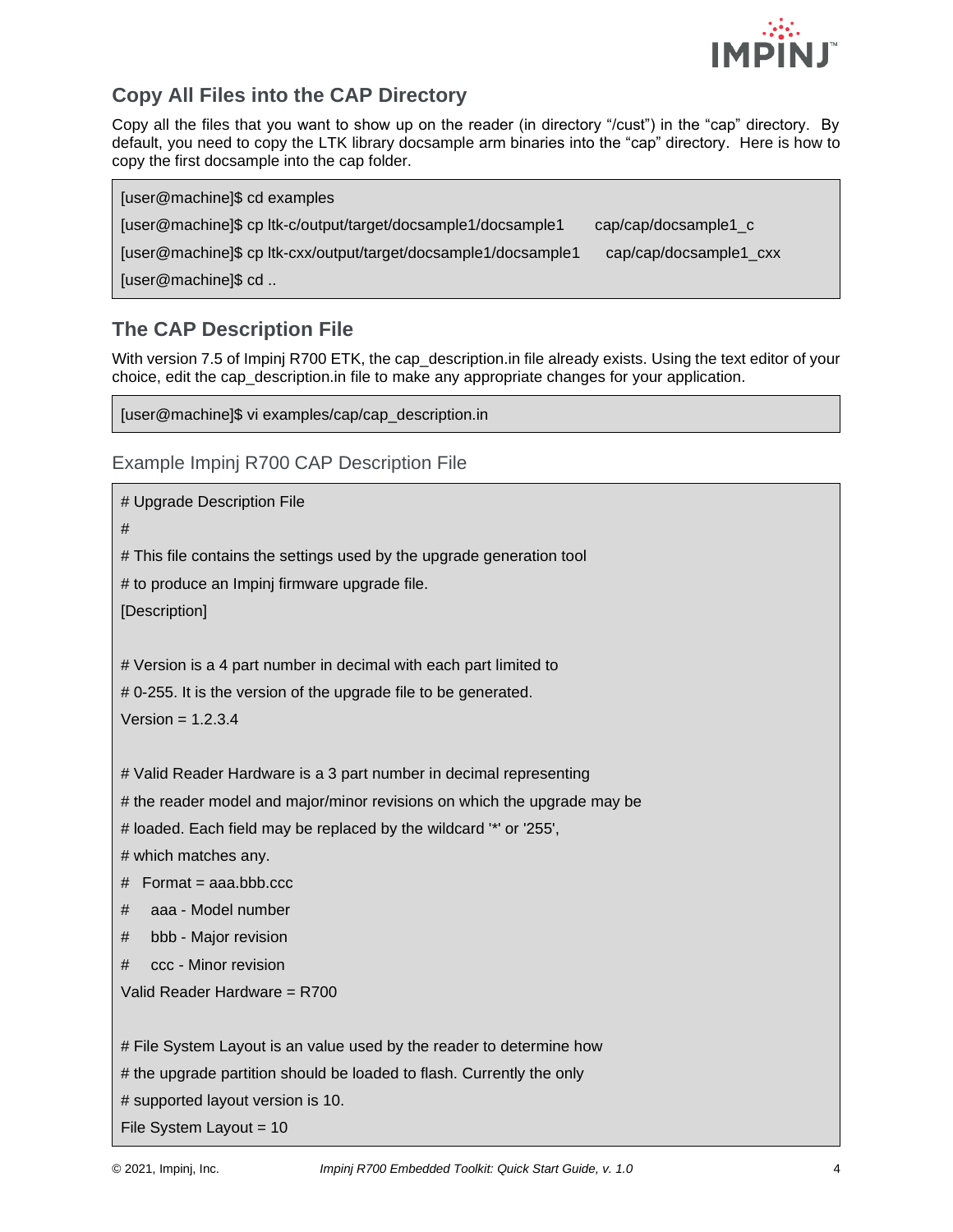

| # Input Directory is the top-level directory of the filesystem to |
|-------------------------------------------------------------------|
| # create. The files under this directory will be available on the |
| # reader under / cust after the upgrade is loaded.                |
| Input Directory = $\sqrt{cap}$                                    |
|                                                                   |
| # Encrypt the upgrade filesystem content. Note this will be       |
| # decrypted when the upgrade file is processed by the reader.     |
| # The default is 'False' (don't encrypt)                          |
| #Encrypt = $True$                                                 |
|                                                                   |
| # Use the expanded NAND Flash partition sizes available on        |
| # all Revolution based readers and gateways with PCBAs equal or   |
| # greater than $v5.00$ .                                          |
| # The default is 'False' (build for all PCBAs).                   |
| #ExpandedNAND = True                                              |

#### <span id="page-6-0"></span>**Create a Reader Config File**

Optionally, you may create a reader config file to specify the default osshell password to log into the osshell of the reader. With Impinj R700 ETK, the reader.conf file already exists. Using the text editor of your choice, edit the reader.conf file to make any appropriate changes for your application.

```
[user@machine]$ vi examples/cap/reader.conf
```
Using the text editor of your choice, copy the following text into reader.conf:

```
[rshell]
password=developer
```
[SoftwareFeatures] StartFTP=yes

#### <span id="page-6-1"></span>**Create a CAP File**

Impinj R700 ETK already comes with a makefile to build the cap.upgx in folder "examples/cap/" as seen previously. The following commands could also be used to generate the cap file using the files beneath folder "examples/cap/cap".

<span id="page-6-2"></span>Impinj R700 .upgx CAP file

```
[user@machine]$ cd examples/cap
[user@machine]$ PATH=$PATH:../../arm-toolchain/bin/
[user@machine]$ ../../cap_gen.sh -d cap_description.in -o cap.upgx
[user@machine]$ ls -l .
total 31444
```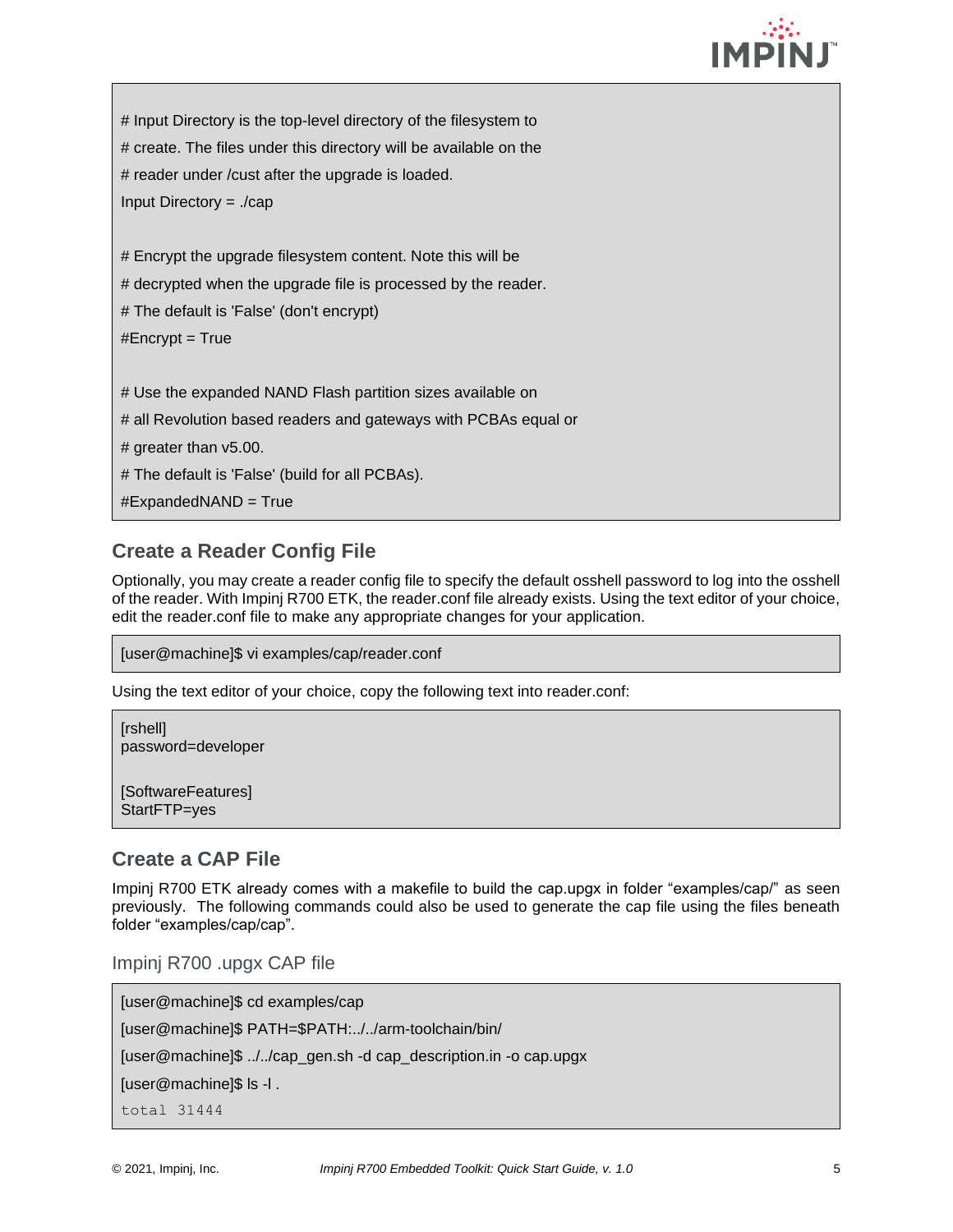

| $-rw-r--r--$ 1 1001 1001 1398 Mar 10 03:09 Makefile  |  |  |  |  |  |  |  |                                                            |
|------------------------------------------------------|--|--|--|--|--|--|--|------------------------------------------------------------|
| drwxr-xr-x 3 root root 4096 Mar 10 16:20 cap         |  |  |  |  |  |  |  |                                                            |
| $-rw-r-r--1$ root root 9615572 Mar 10 16:23 cap.upgx |  |  |  |  |  |  |  |                                                            |
|                                                      |  |  |  |  |  |  |  | $-rw-r-r-1$ 1001 1001 1470 Mar 10 03:09 cap description.in |
| -rwxr-xr-x 1 root root 22162308 Mar 10 16:15 example |  |  |  |  |  |  |  |                                                            |
| $-rw-r--r--$ 1 1001 1001 58837 Mar 10 03:09 main.cpp |  |  |  |  |  |  |  |                                                            |
| $-rw-r--r--1$ root root 332956 Mar 10 16:15 main.o   |  |  |  |  |  |  |  |                                                            |
| $-rw-r--r-- 1 1001 1001$                             |  |  |  |  |  |  |  | 61 Mar 10 03:09 reader.conf                                |
| $-rwxr-xr-x$ 1 1001 1001 63 Mar 10 03:09 start       |  |  |  |  |  |  |  |                                                            |
| [user@machine]\$ cd /                                |  |  |  |  |  |  |  |                                                            |

#### <span id="page-7-0"></span>**Update the CAP File Location**

Copy or move the CAP (.upgx) file to a location that can be accessible to the Impinj R700 reader using the firmware upgrade mechanism of your choosing.

## <span id="page-7-1"></span>**DEPLOYING AND RUNNING THE APPLICATION**

#### <span id="page-7-2"></span>**Deploying the CAP**

Using a web browser, navigate to your reader's WebUI, http://impinj-AA-BB-CC where AA-BB-CC are the last three octets of your reader's MAC address. Select the Browse button and navigate to the location of the CAP (.upgx) file. Select the Upgrade button. When the reader says reader for reboot, reboot the reader. After reboot take note of the reader's IP address.

#### <span id="page-7-3"></span>**Enter OSSHELL**

Using putty SSH into the reader. When connected to RShell, use the following command to get access to the Linux shell.

> osshell developer

#### <span id="page-7-4"></span>**Stop the Running Application on Impinj R700**

Before you test manually, it is important to stop the application if the start script is present beneath /cust/start. The following instructions will stop the example application running on the Impinj R700:

```
root@[reader]:~# cd /cust
root@[reader]:/cust# systemctl status cap
● cap.service - Octane Custom Application
  Loaded: loaded (/usr/lib/systemd/system/cap.service; enabled; vendor
preset: enabled)
   Active: active (running) since Wed 2021-03-10 17:36:24 UTC; 4min 15s ago
  Process: 1222 ExecStart=/bin/launch_cust (code=exited, status=0/SUCCESS)
Main PID: 1252 (start)
   CGroup: /system.slice/cap.service
            ├─1252 /bin/bash /cust/start
            └─1474 /cust/example
```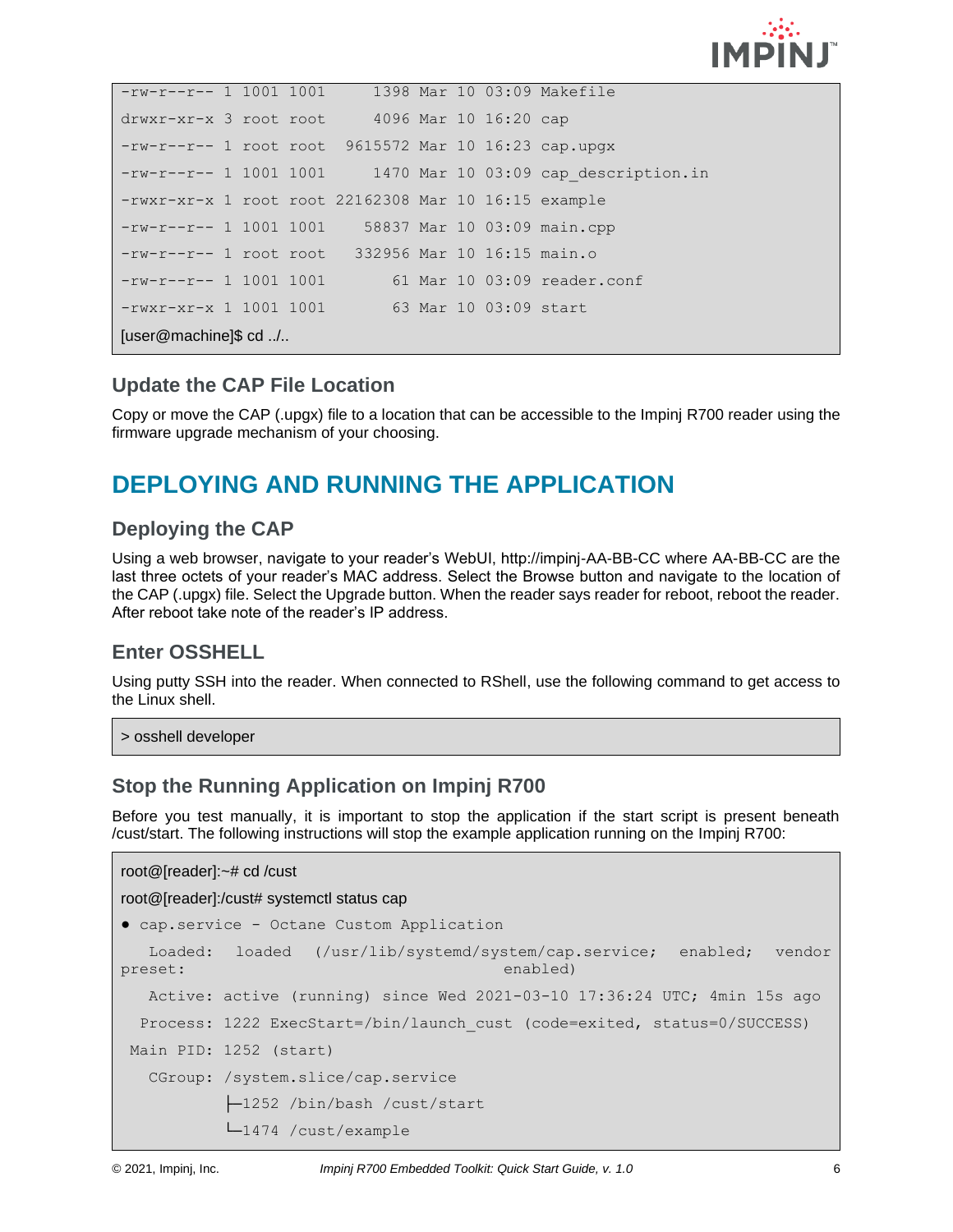

```
Mar 10 17:40:39 USCANDYRDRBELT16252 launch cust[1222]: User memory (Word 0)
: 00 00
Mar 10 17:40:39 USCANDYRDRBELT16252 launch cust[1222]: Tag report
Mar 10 17:40:39 USCANDYRDRBELT16252 launch cust[1222]: -------
---- ----------
Mar 10 17:40:39 USCANDYRDRBELT16252 launch cust[1222]: Antenna ID : 2
Mar 10 17:40:39 USCANDYRDRBELT16252 launch cust[1222]: EPC : 31D0-2E29-5D06-
09FE -7400-0000
Mar 10 17:40:39 USCANDYRDRBELT16252 launch cust[1222]: Timestamp :
1615398039914 294
Mar 10 17:40:39 USCANDYRDRBELT16252 launch cust[1222]: Peak RSSI : -24
Mar 10 17:40:39 USCANDYRDRBELT16252 launch cust[1222]: FastID :
E280119020004703 B0DD0300
Mar 10 17:40:39 USCANDYRDRBELT16252 launch cust[1222]: TID : E2801190
Mar 10 17:40:39 USCANDYRDRBELT16252 launch cust[1222]: User memory (Word 0)
: 0000
```
root@[reader]:/cust# systemctl stop cap

### <span id="page-8-0"></span>**Running the Application**

**Note:** For Impinj R700, before running the example applications, please make sure the "Impinj LLRP Interface" is enabled.

Use the following commands to navigate to the /cust folder and execute the application:

```
cd /cust
./example 127.0.0.1
[Hit CTRL-C after the tag output appears]
./docsample1_c 127.0.0.1
[Hit CTRL-C after the tag output appears]
./docsample1_cxx 127.0.0.1
```
[Hit CTRL-C after the tag output appears]